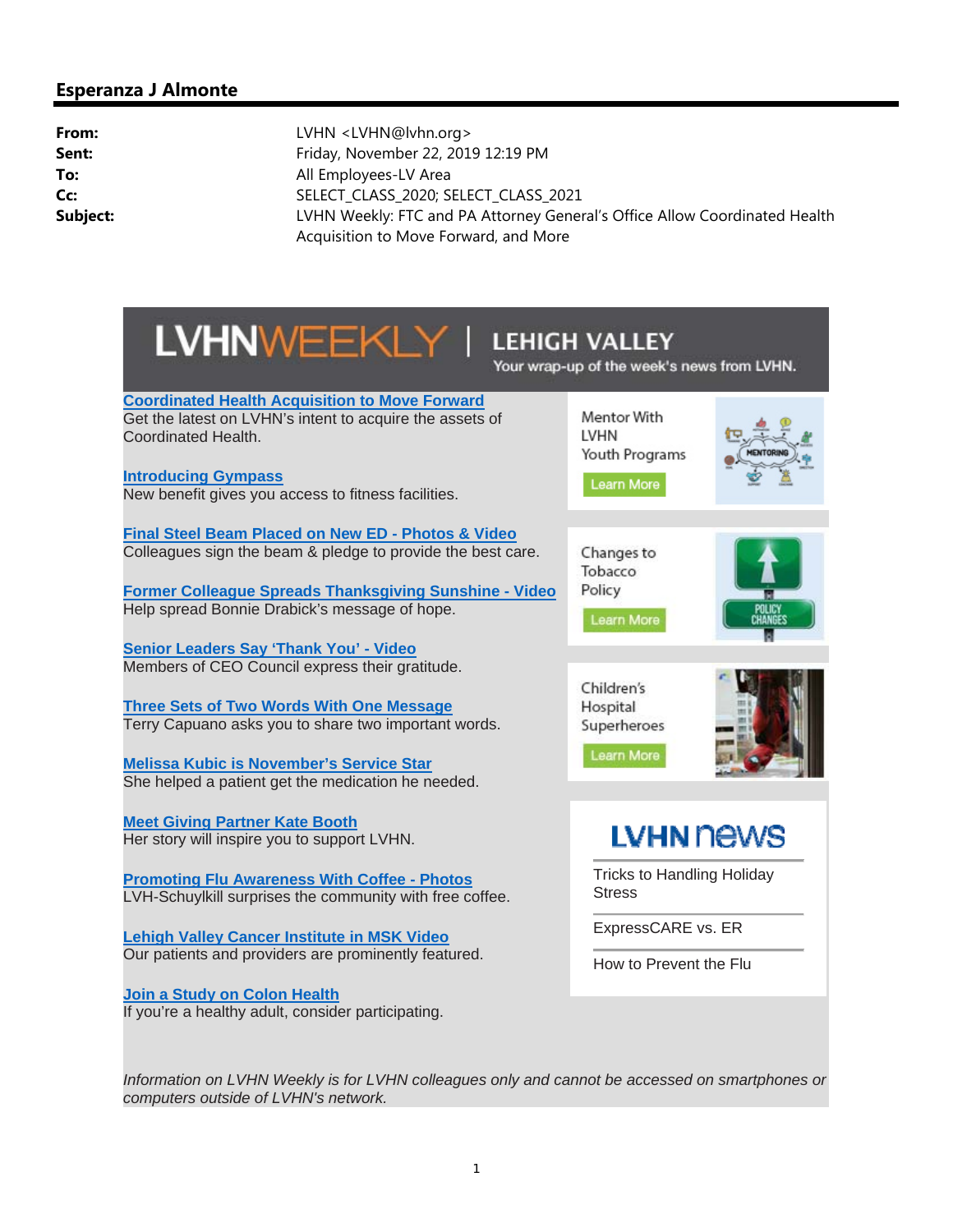# <span id="page-1-0"></span>FTC and Pennsylvania Attorney General's Office Allow

# Coordinated Health Acquisition to Move Forward

by [Brian Nester, DO, MBA, FACOEP](http://daily.lvhn.org/author/brian-nester) · November 21, 2019



Lehigh Valley<br>Health Network

□ Share

 $\Box$ [2](#page-1-0)

### **This message is from Brian Nester, DO, MBA, FACOEP, Lehigh Valley Health Network President and Chief Executive Officer.**

At Lehigh Valley Health Network (LVHN), we're committed to keeping you informed. I want to share with you good news about LVHN's intent to acquire the assets of Coordinated Health.

The Pennsylvania Attorney General's office review is complete, and the Coordinated Health acquisition may now move forward. As we announced last week, the Federal Trade Commission cleared both parties to move forward in completing this process.

As you can imagine, there are many details to address. We anticipate that transaction documents will be finalized in the coming weeks. LVHN and Coordinated Health will operate as separate entities in the meantime.

We will keep you updated as this exciting endeavor continues.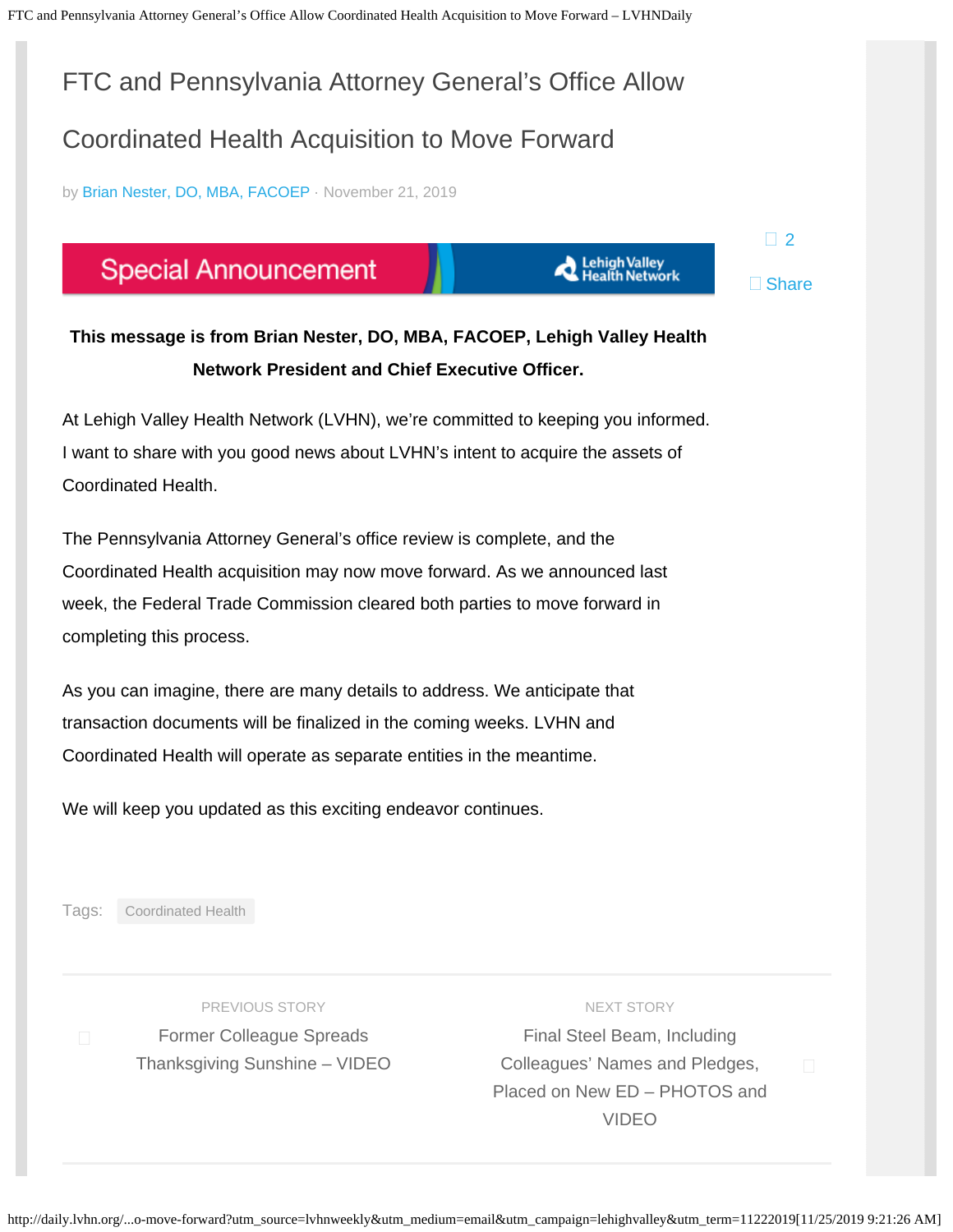# <span id="page-2-0"></span>Introducing Gympass: New Benefit Gives You Access to Fitness

## **Facilities**

by [Kirstin Reed](http://daily.lvhn.org/author/kirstin-reed) · November 20, 2019

You shared feedback in the 2018 Health and Wellness Survey, and we listened. The majority of colleagues expressed interest in gaining broader access to fitness facilities that best fit their needs and geographic locations.

In response, eligible LVHN colleagues can now utilize a new, discounted fitness benefit that aligns with the My Total Health goal



 $\Box$  [5](#page-2-0) **□**Share

to give you convenient access to programs and services that allow you to thrive.

### **Broader access to fitness facilities**

A new partnership with **Gympass** will give you access to a network of fitness facilities. This will complement the free access eligible colleagues already have to LVHN Fitness.

#### **Here's how you can benefit from using Gympass:**

- **Create a routine or discover new activities. You can visit the same gym or a** different one every day.
- You'll save money with your corporate membership. Plans start at just \$9.99 per month.

By becoming a member you can also **invite your dependents to join.**

**Follow these steps to start your Gympass experience:**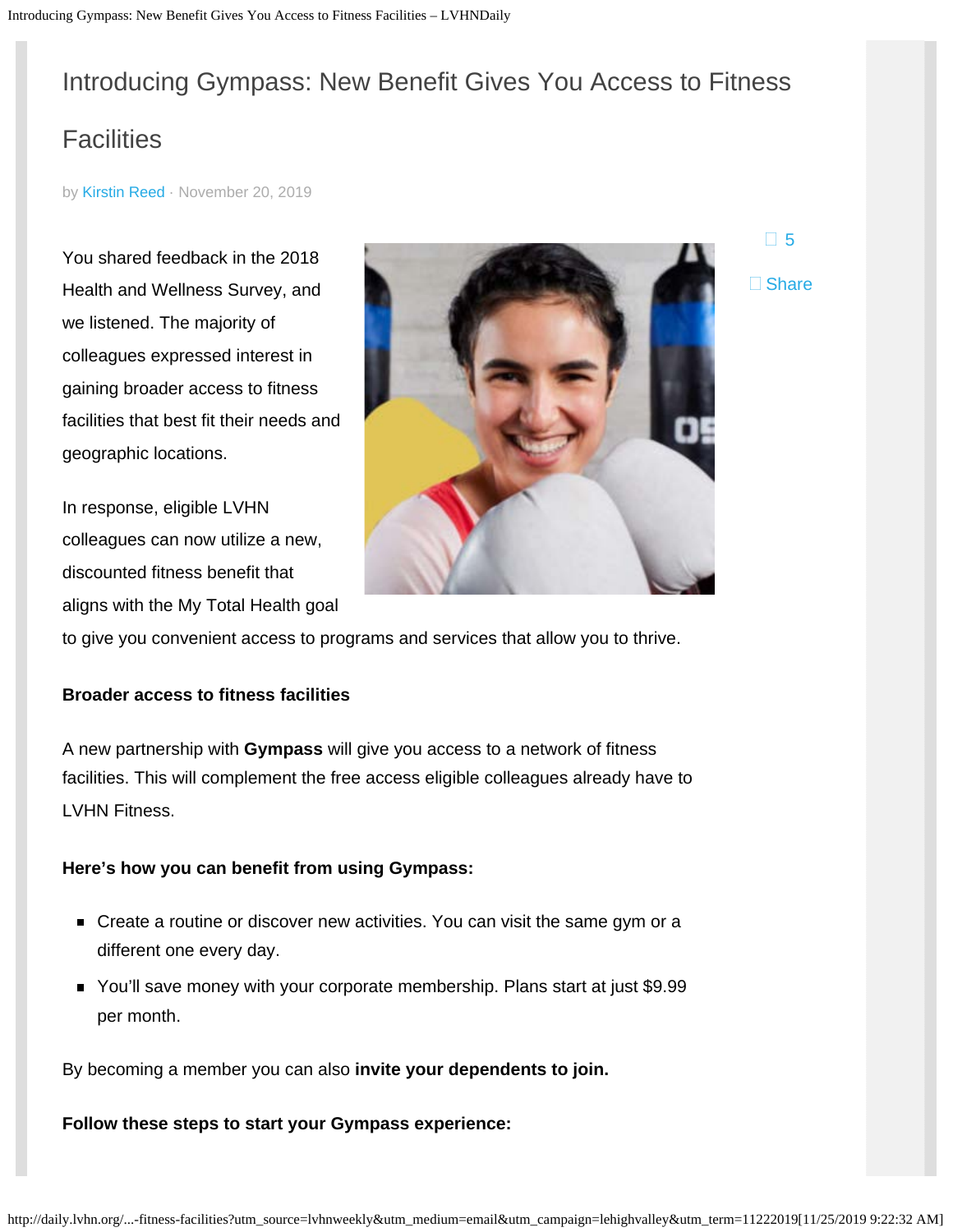- Download the Gympass app on Google Play or App Store.
- Sign up for free. Enter your LVHN SUI (user ID) and create a password to start your Gympass experience. Gympass is not currently available to LVH–Pocono colleagues or union colleagues at LVHN sites in Hazleton and Schuylkill County.
- You can also visit gympass.com/us/lyhn-us to learn which gyms are participating and to view plan options.
- [Download this flyer](http://daily.lvhn.org/wp-content/uploads/2019/11/Gympass.pdf) for more information.

If you have questions about Gympass:

- **Email [help.me@gympass.com](mailto:help.me@gympass.com).**
- Call 844-478-4744
- Chat via the app or on gympass.com.

Changes to the My Total Health program further promote a culture of health and wellness at LVHN, which gives you the exceptional colleague experience you deserve. Watch for additional program enhancements coming at the start of 2020.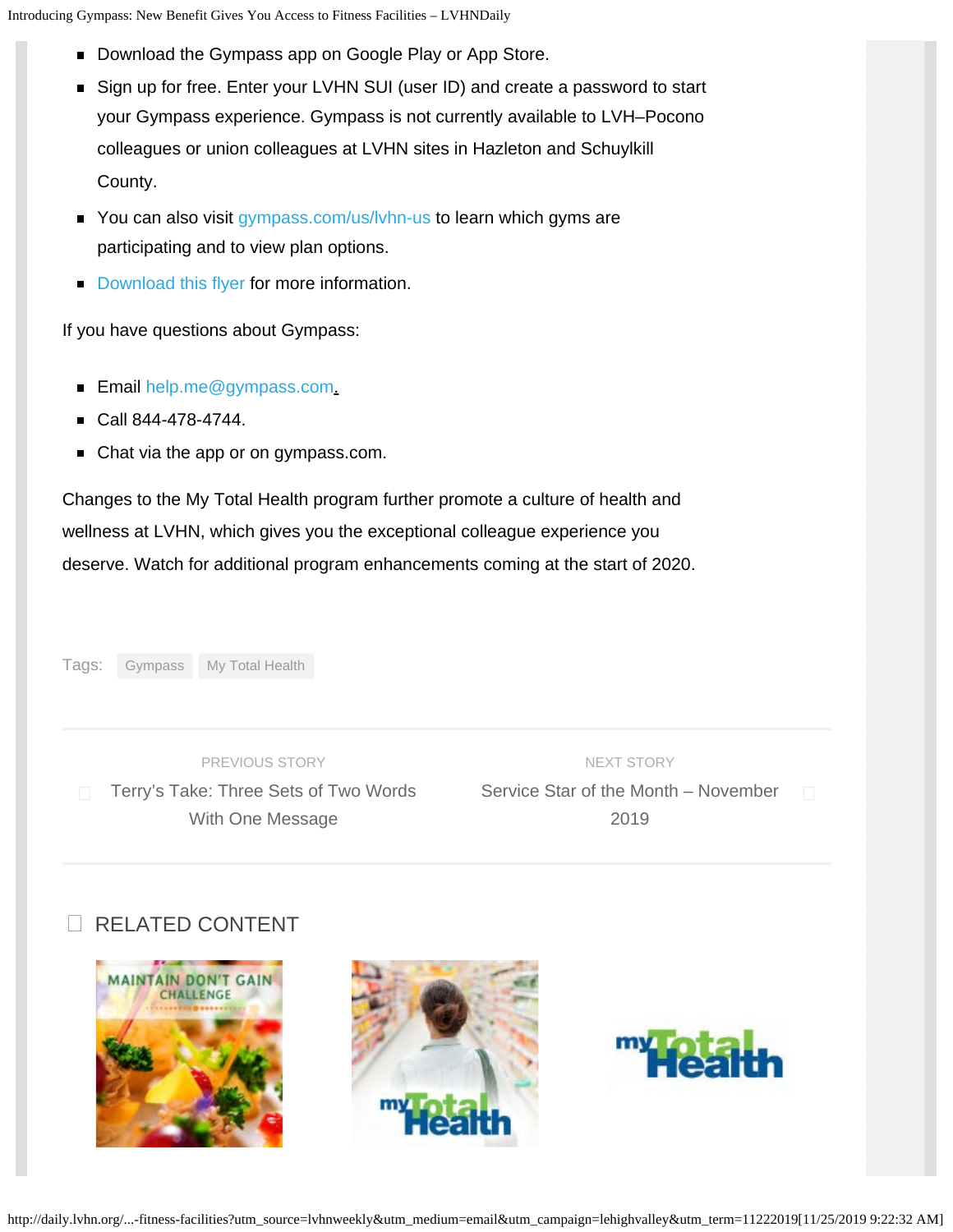<span id="page-4-0"></span>Final Steel Beam, Including Colleagues' Names and Pledges,

# Placed on New ED – PHOTOS and VIDEO

by [Rick Martuscelli](http://daily.lvhn.org/author/rmartuscelli) · November 22, 2019

More than 700 tons of steel were used to frame the new acute care facility at LVH-Cedar Crest. On Nov. 21, the last steel beam was placed. Written on that beam were colleagues' signatures and their pledges to provide the very best care to the people of our community.  $\Box$  [7](#page-4-0) □ Share



Community partners, media and colleagues came together for a topping-off ceremony. The event marked the placement of the final beam on a facility that will include a new adult emergency department (ER), Children's ER and observation unit.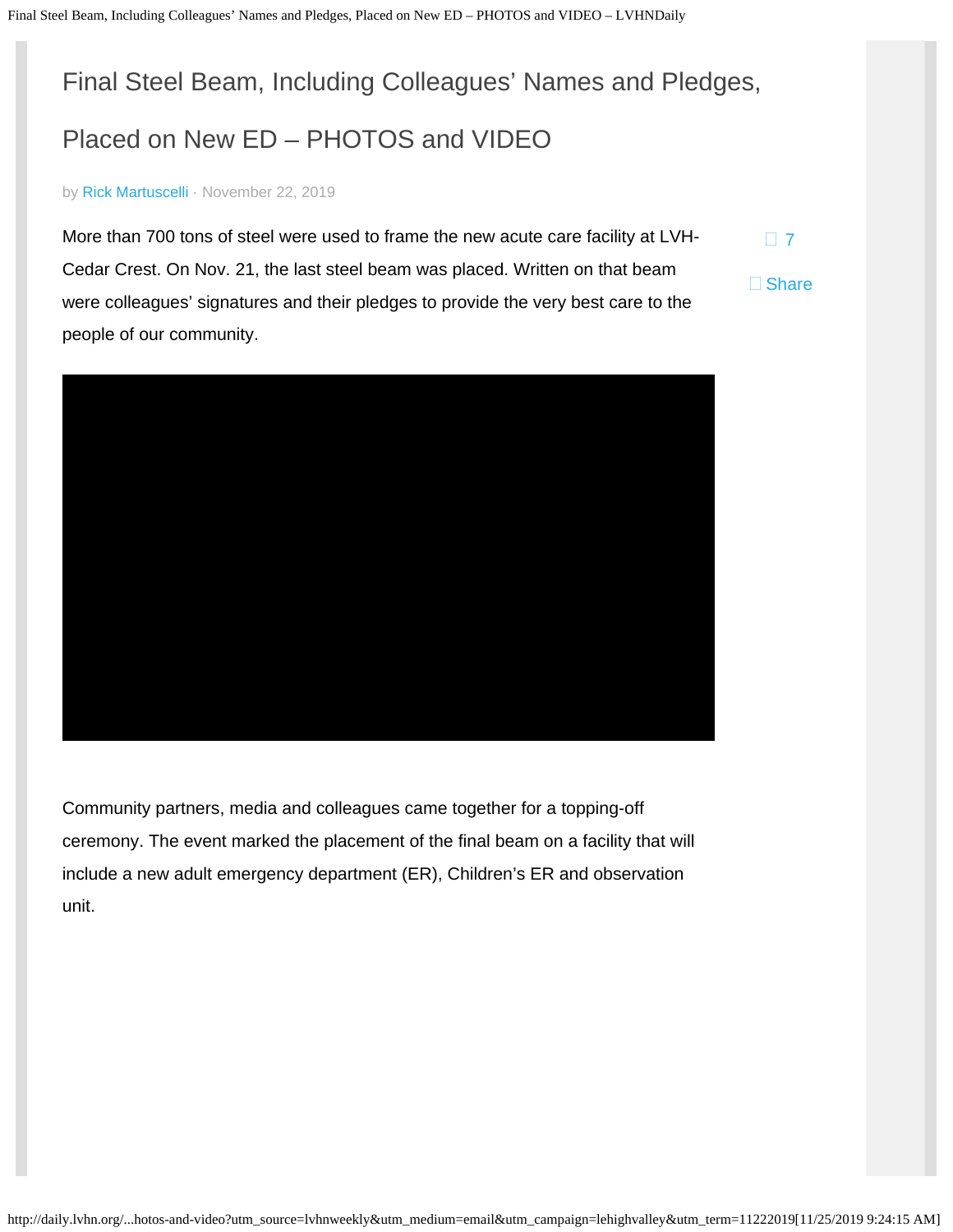



Image 1 of 8

The facility will include 97 adult beds in the ED (we currently have 42), 27 beds in the Children's ER (we currently have 12), and three trauma bays. That's 127 total beds. The facility also includes designated diagnostic testing, laboratory and pharmacy space, designated space for behavioral health care, and more.

For patients who need additional care but do not require an inpatient hospital stay, this facility includes a 59-bed observation unit for adults and a 12-bed observation unit for kids adjacent to the ED. This provides ultimate flexibility for the coordination of care.

The adult ED and observation units are built as modules. Each module has 12 beds. As patient volumes fluctuate, modules can be opened and closed to ensure patients receive care as efficiently as possible. This model gives us the flexibility to have up to 151 ED beds for adults and children, making this the largest ED in Pennsylvania.

The facility is also designed to provide the best possible health care experience. The amount of parking spaces will more than double. The adult ED, Children's ER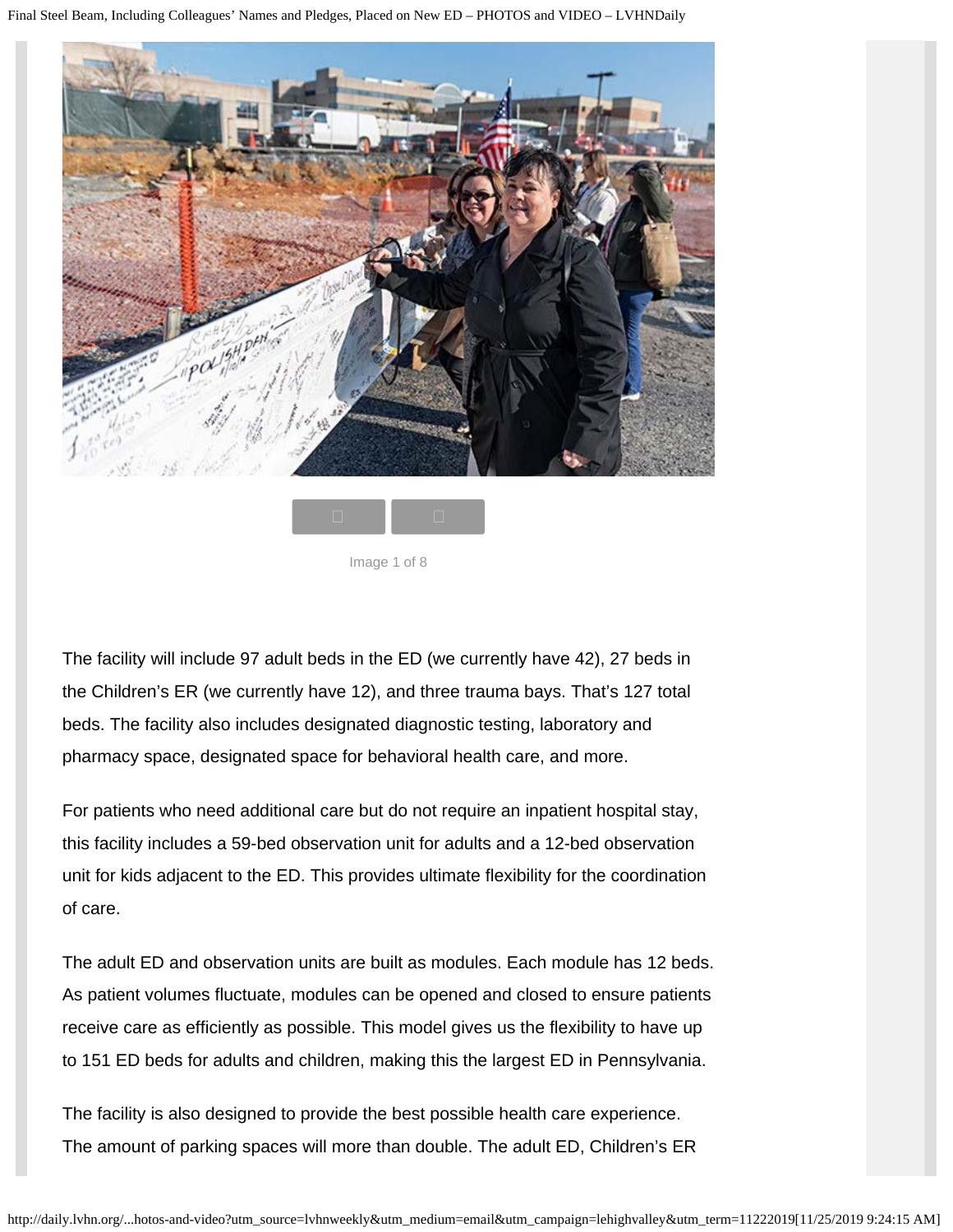and observation unit will each have their own covered entrance and spacious

#### waiting rooms. Food service will also be available.

#### The expanded ED and observation unit for adults is expected to be complete late in

2020. The new Children's ER and observation unit will open in mid 2021.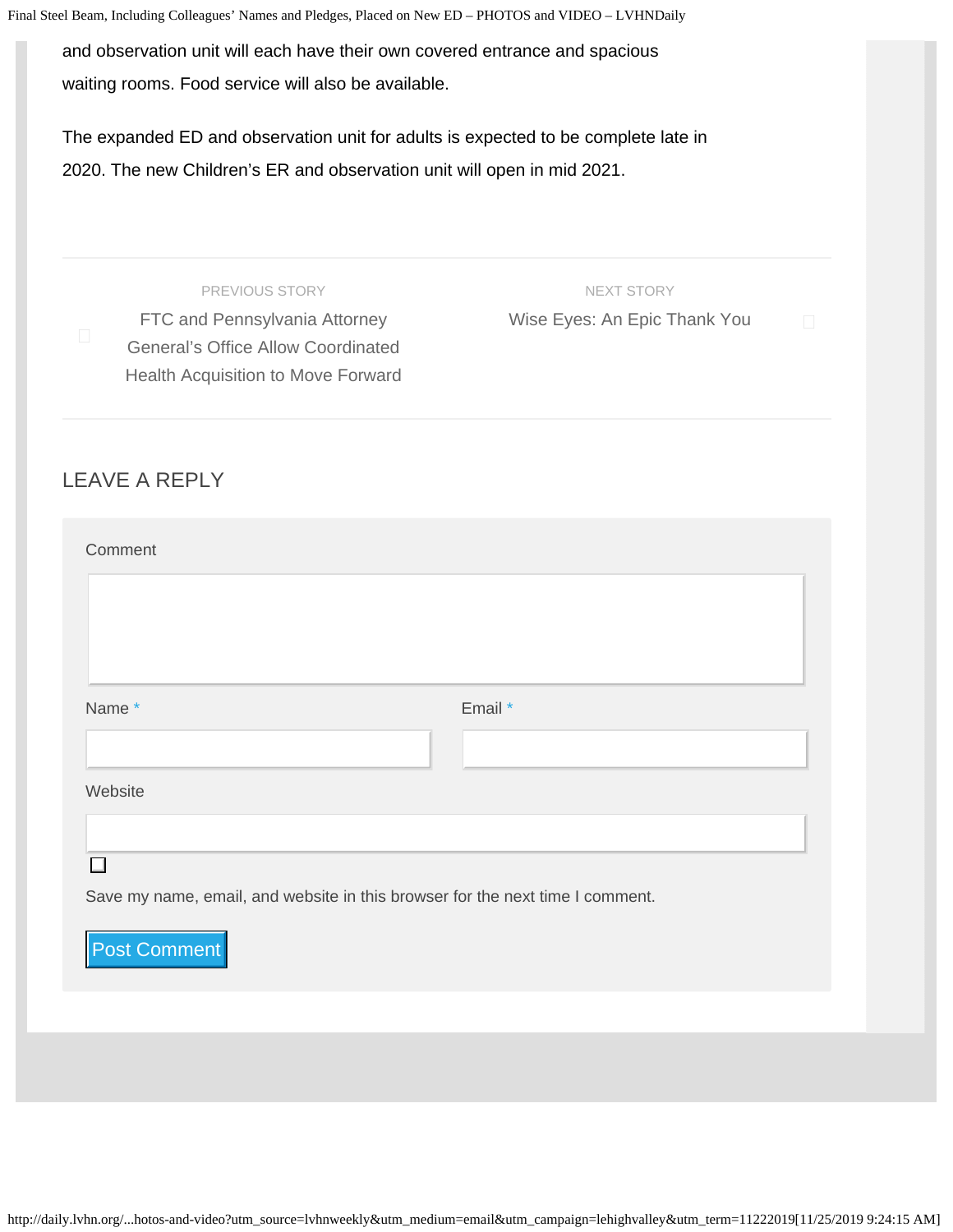# <span id="page-7-0"></span>Former Colleague Spreads Thanksgiving Sunshine – VIDEO

#### by [Katie Cavender](http://daily.lvhn.org/author/katie-cavender) · November 21, 2019

Some people have the power to change the mood in a room with a simple smile, and Bonnie Drabick is one of those people. Drabick lives every day as if it were Thanksgiving by expressing gratitude and appreciation to those around her. As a former LVHN colleague, Drabick worked in the operating room and sterile processing. She's known for her positive attitude and warm personality, earning her the nickname, Sunshine.  $\Box$  [13](#page-7-0) □ Share

Drabick was diagnosed with stage four pancreatic cancer in March but has maintained her bright outlook on life. Bonnie's positivity and energy touched her care team, so when Bonnie expressed an interest in creating a video to share her message the team got to work, they contacted the Lauren Pearl Halper Fund, which fulfills wishes of patients in hospice, and generously funded this video. It is Bonnie's wish for the video to be shared not only with you, but with as many people as possible.

#### **Help Make Bonnie's Wish Come True**

Share this video to help Bonnie's wish come true. Visit the [LVHN Facebook page](https://www.facebook.com/lvhealthnetwork) or [LVHN Twitter page](https://twitter.com/lvhn) to find the video. We encourage you to share the post and tag someone you are thankful for, because when it comes to expressing gratitude to those we love "the time is now."

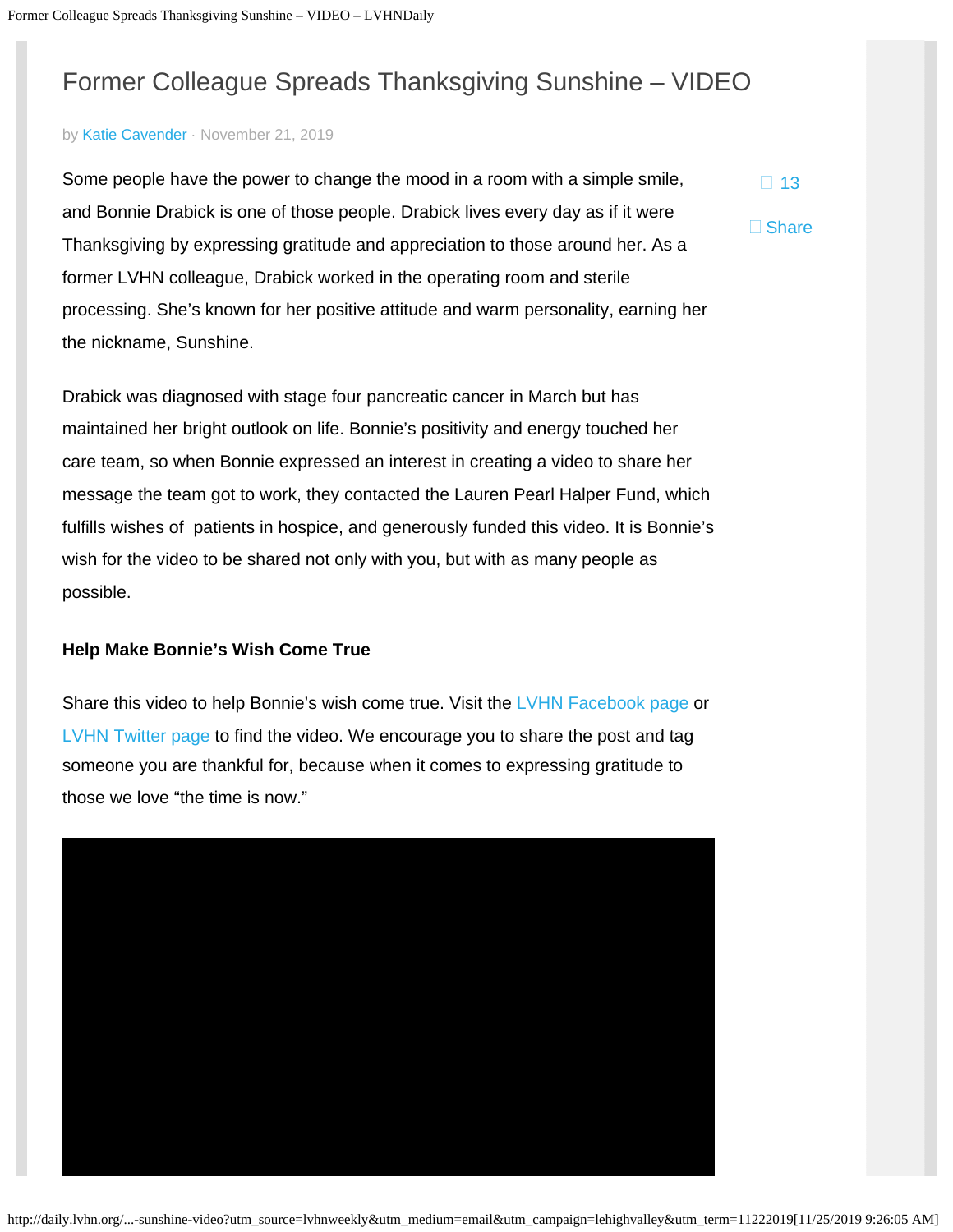# <span id="page-8-0"></span>Senior Leaders Say 'Thank You' – VIDEO

#### by [Katie Cavender](http://daily.lvhn.org/author/katie-cavender) · November 21, 2019

This time of year reminds us to pause and take a moment to express our appreciation for our family, friends and team members. Senior leaders want to take this opportunity to tell you, the colleagues of LVHN, thank you.  $\Box$  [4](#page-8-0) □ Share

To express their heartfelt appreciation, each member of the CEO Council member delivered their message of thanks in their own way.

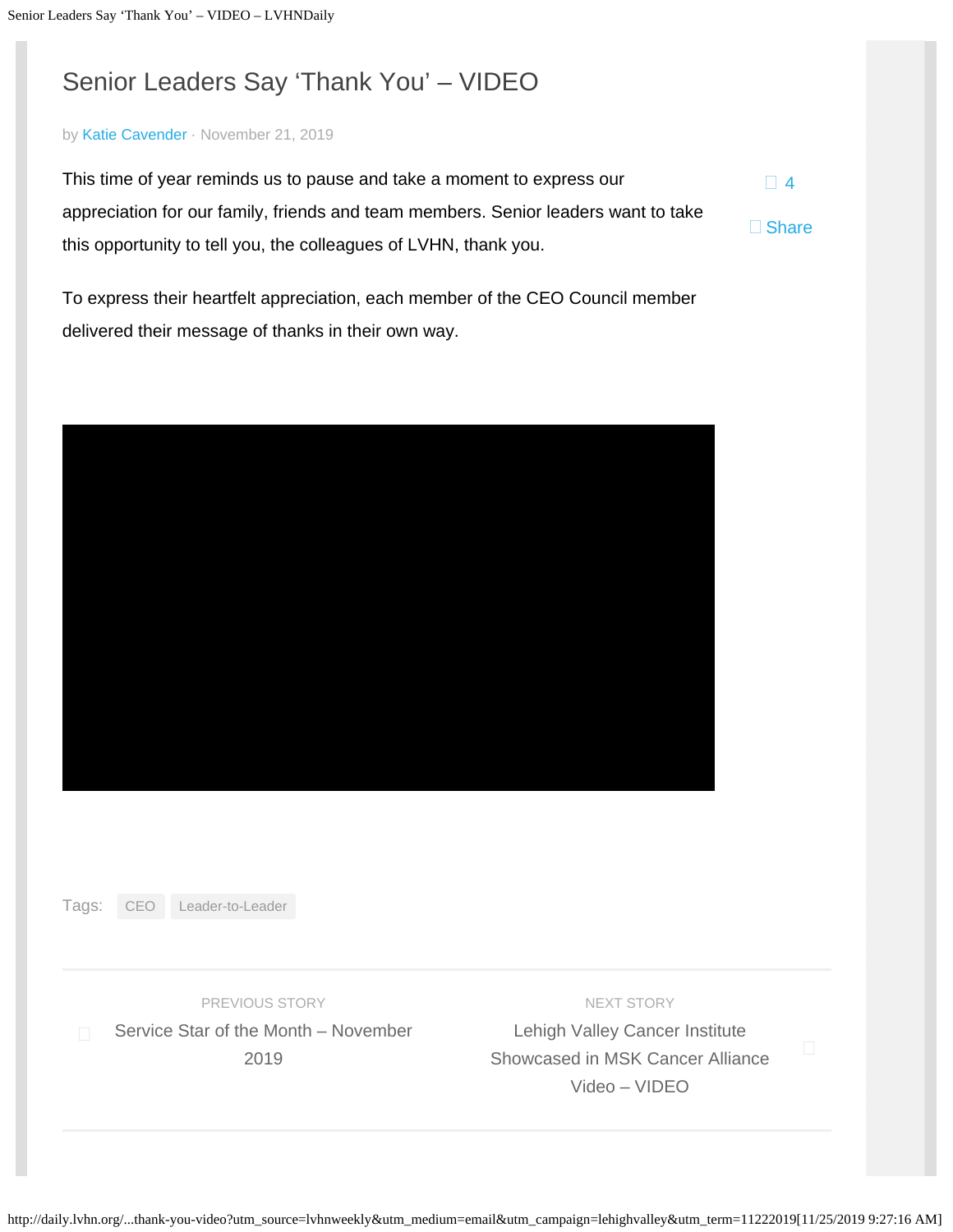# <span id="page-9-0"></span>Terry's Take: Three Sets of Two Words With One Message

by [Terry Capuano](http://daily.lvhn.org/author/terry-capuano) · November 18, 2019



I recently participated in a video for our LVHN colleagues. During the video shoot, I was asked to share two words that are meaningful to me.

What an interesting question! Words are powerful when the rights ones are chosen. So, I've been giving this a lot of thought. I've come up with three sets of two words that I would like to share with you, my valued colleagues.

### **Set 1: Health and Happiness**

These words provide me with the capacity to practice my faith, meaningfully interact with family and friends, and be fulfilled by my professional commitment to LVHN and the community we serve. I have a sign in my office that says, "I think I will be happy today." I try to choose happiness consistently because it frames a positive outlook on life and the situations we encounter.



 $\Box$  [18](#page-9-0)

My next sets of two words are inspired by you.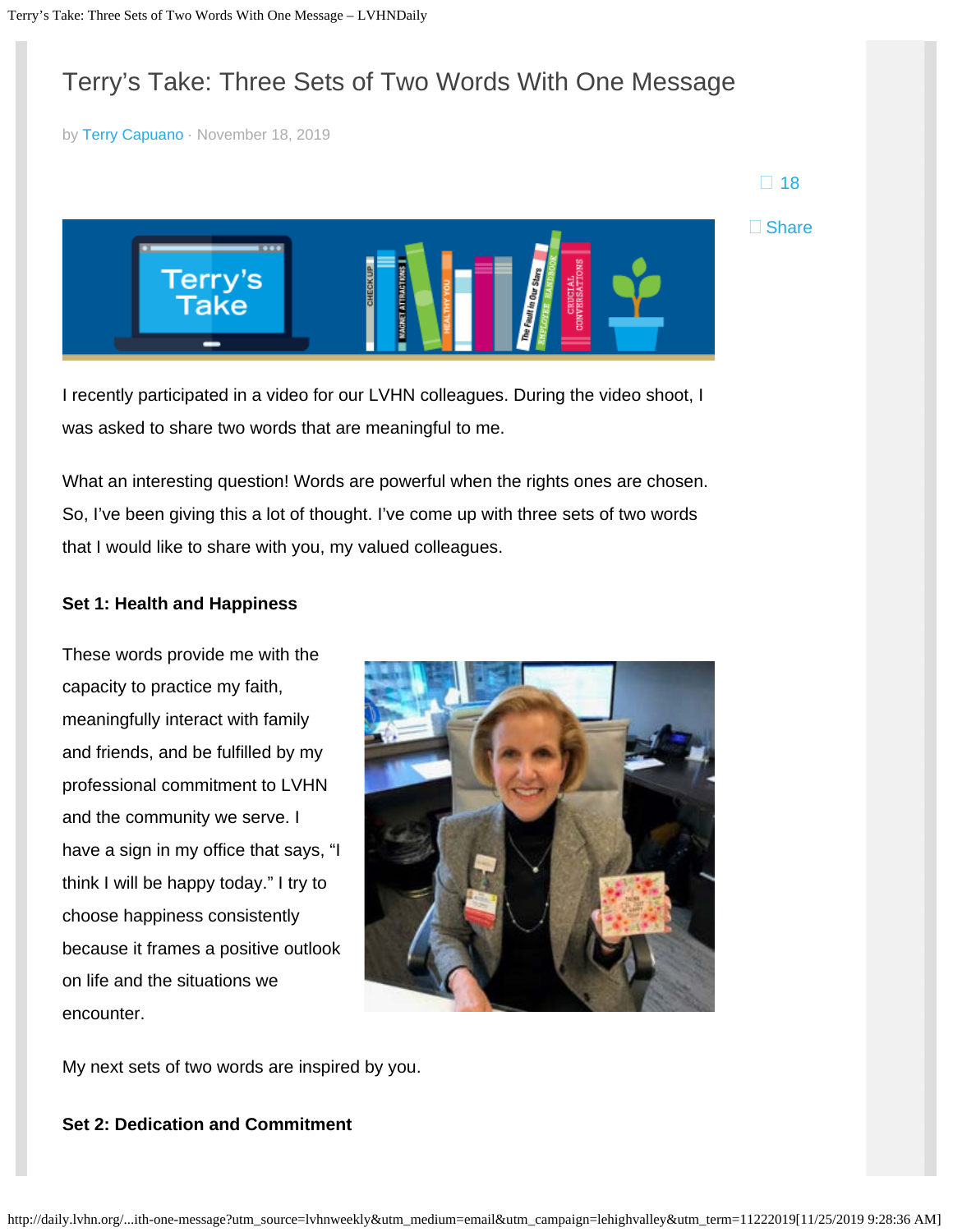Your dedication to our patients, their families and the communities we serve is unsurpassed. And I truly admire your commitment to quality and service. Everything you do to make LVHN exceptional is greatly appreciated.

### **Set 3: Thank You**

You are the foundation of the excellent care and service we deliver every day. For that, I am immensely grateful.

What two words are meaningful to you? Leave a comment on this post to share them and explain why the words are meaningful to you. I look forward to hearing from you.

May you and your loved ones enjoy a peaceful and healthy holiday season.

With sincerity,

**Terry** 



Jerry and Capuars

About me: My name is Terry Capuano, RN, and I am the Executive Vice President and Chief Operating Officer at LVHN. I have worked at LVHN for more than 30 years and consider it an honor to serve as your COO. I greatly enjoy meeting colleagues, sharing stories and enhancing relationships throughout the health network. Learn More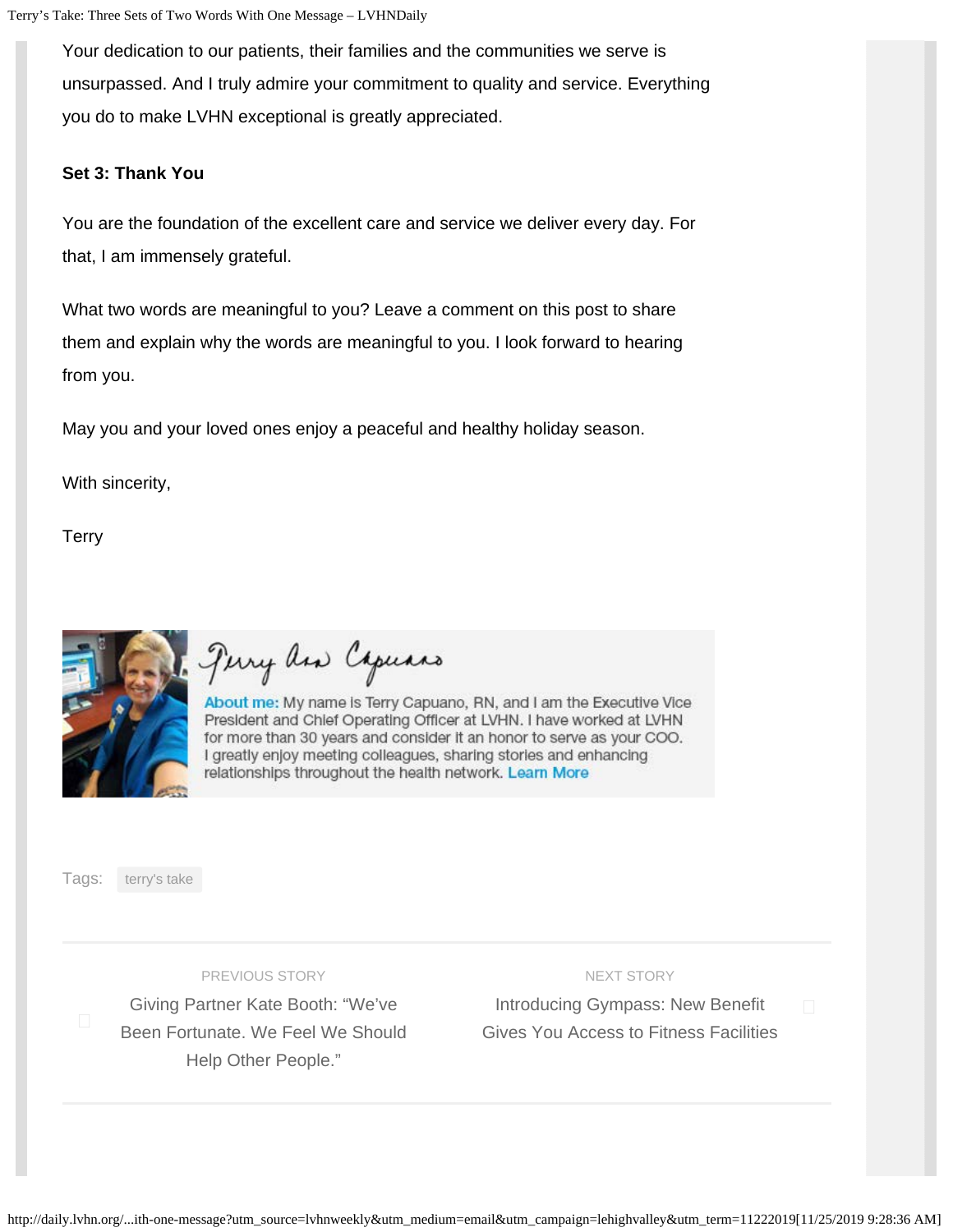### <span id="page-11-0"></span>Service Star of the Month – November 2019

by [Paula Rasich](http://daily.lvhn.org/author/paula-rasich) · November 21, 2019

### **Melissa Kubic, Population Health, LVHN–One City Center**

Here are words you are not likely to hear from a patient who crosses paths with Melissa Kubic: "I had too much follow-up care."

After looking over the discharge summary of a patient who had been hospitalized for congestive heart failure, Kubic noticed a diuretic was missing from the medication list. She had questions.



The patient's chart showed that a prescription had been faxed to the pharmacy, but the diuretic was removed from the medication list without explanation. In addition, the patient was supposed to start taking a blood thinner, but the pharmacy wouldn't fill the prescription without prior authorization. To top it off, the patient's prescription assistance card was declined.

Time was a consideration. Kubic knew without medication, the patient could develop a dangerous blood clot. She tried to reach the ordering physician but was unsuccessful. Eventually she connected with the covering provider, who explained the mix-up regarding the diuretic. The physician informed her that the patient should return to the hospital for anticoagulation monitoring because the prescription for the blood thinner could take up to five days to be filled.

Kubic knew there had to be a better solution. She kept making phone calls until she found her answer. Health Spectrum Pharmacy would accept the patient's prescription assistance card and give him a 30-day supply of blood thinners right away. "Melissa advocated for her patient, ensured his safety and prevented an

 $\Box$  [2](#page-11-0) □ Share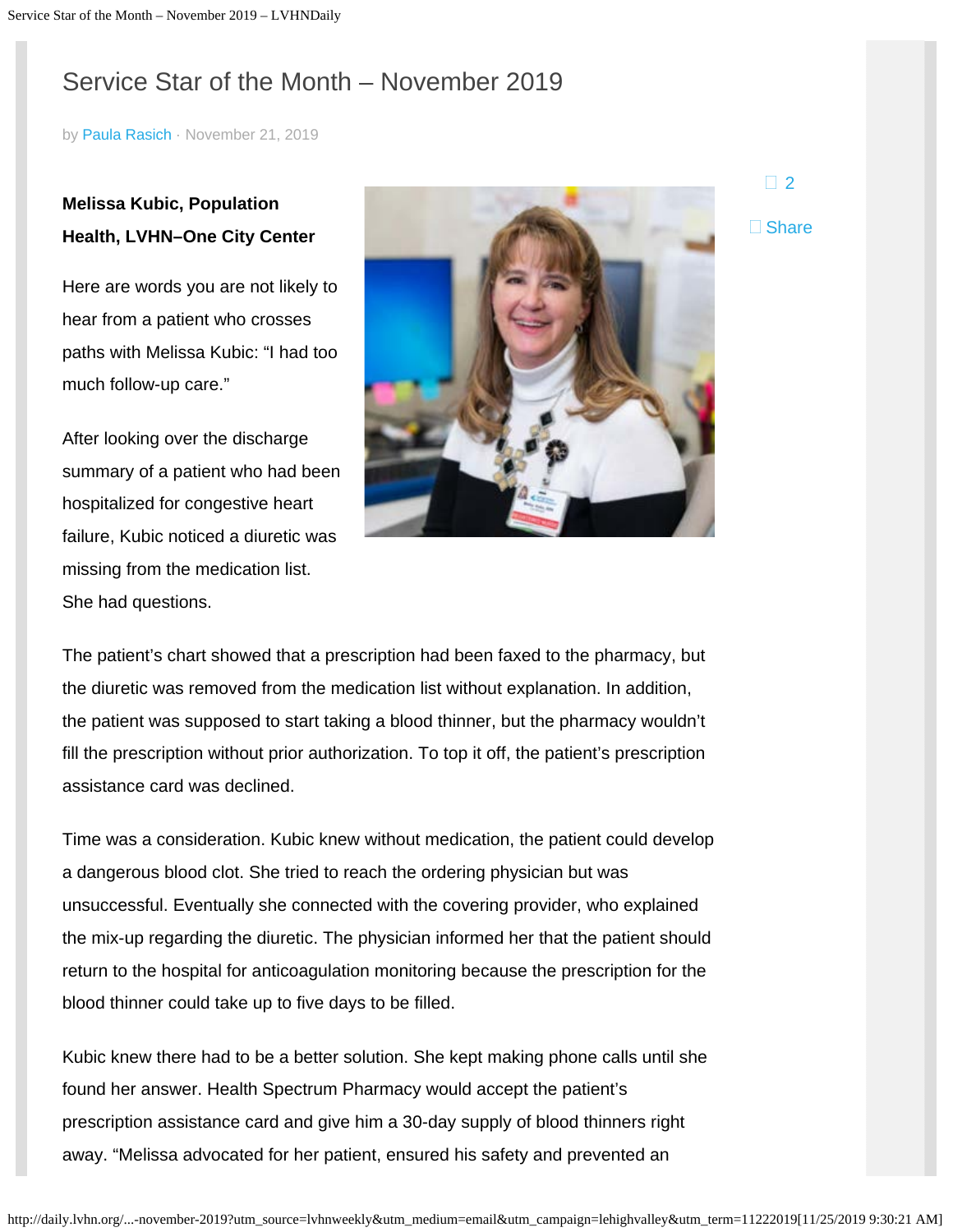unnecessary readmission," says nominator Alisa Matthews.

#### **Next Steps**

Nominate a Service Star.

Congratulate these PRIDE Award recipients. The PRIDE Award is part of our expanded [Service Star Award program.](http://daily.lvhn.org/stories-about-colleagues/service-star-award-program-expands-to-include-all-colleagues)

### **Alexandra Corpora, Security, LVH–Cedar Crest**

Awaiting psychiatric placement, a patient's aggressive behavior toward staff in the TNICU resulted in multiple code oranges. Corpora came to the bedside of this extremely emotional and agitated patient, spending several hours on two occasions. By simply talking and listening to the patient, Corpora calmed the individual down and prevented any more aggressive outbursts.

# **Thespina Godshalk, Clinical Coordinator, School-Based Behavioral Health, LVH–17th Street**

Trauma-related stress, anxiety and depression are affecting a record number of students. Thanks to efforts led by Godshalk, hundreds of area students on Medical Assistance can now receive outpatient mental health services at their school. Godshalk worked diligently to get this one-of-a-kind program up and running and ensure its sustainability by securing a contract with Magellan Behavioral Health.

### **Angela Rex, LVPG–Family Medicine**

During an emergency situation, Rex scheduled critical lab tests for a patient. While doing her job, Rex went out of her way to show great empathy and sensitivity toward the patient's distraught mother and the patient. Her compassion in action put this family at ease during a very difficult time.

#### **Laura Mauro, PharmD, Clinical Pharmacist, LVHN–One City Center**

Helping patients understand their complicated medication schedules can be time consuming. Mauro takes time to ensure the best outcomes by tailoring her communication to each patient's level of knowledge and thinking ability. Always kind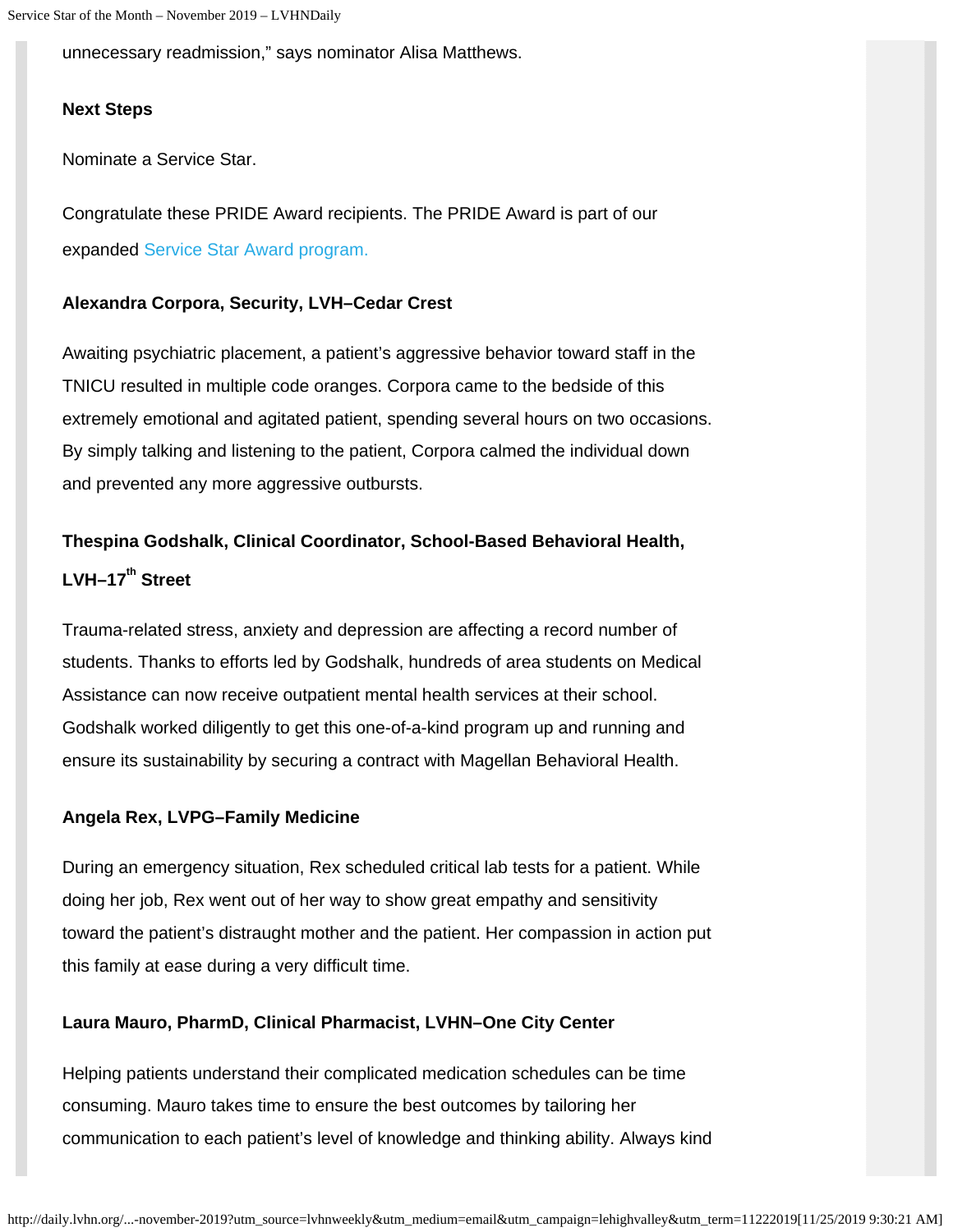and compassionate, Mauro is happy to educate patients about their personal health and unique medication needs.

### **Lauren Knock, RN, Christine Ulshafer, Surgery Coordinator, Susan Wallace, Operating Room, LVH–Hazelton**

When one of our OR nurses was hurt in a severe motorcycle accident, this team of colleagues pulled together to raise more than \$4,000 for her. Knock, Ulshafer and Wallace show true compassion not only for their patients, but also for their colleagues.

### **Lisa Fisher, Patient Registration, LVH–Schuylkill**

Early one morning, Fisher took it upon herself to clean up the waiting area of the emergency department, discarding blankets, trash and clutter, and cleaning the tables and chairs. Even though this is not her job, Fisher made sure our facility was tidy and comfortable, providing a better experience for our patients.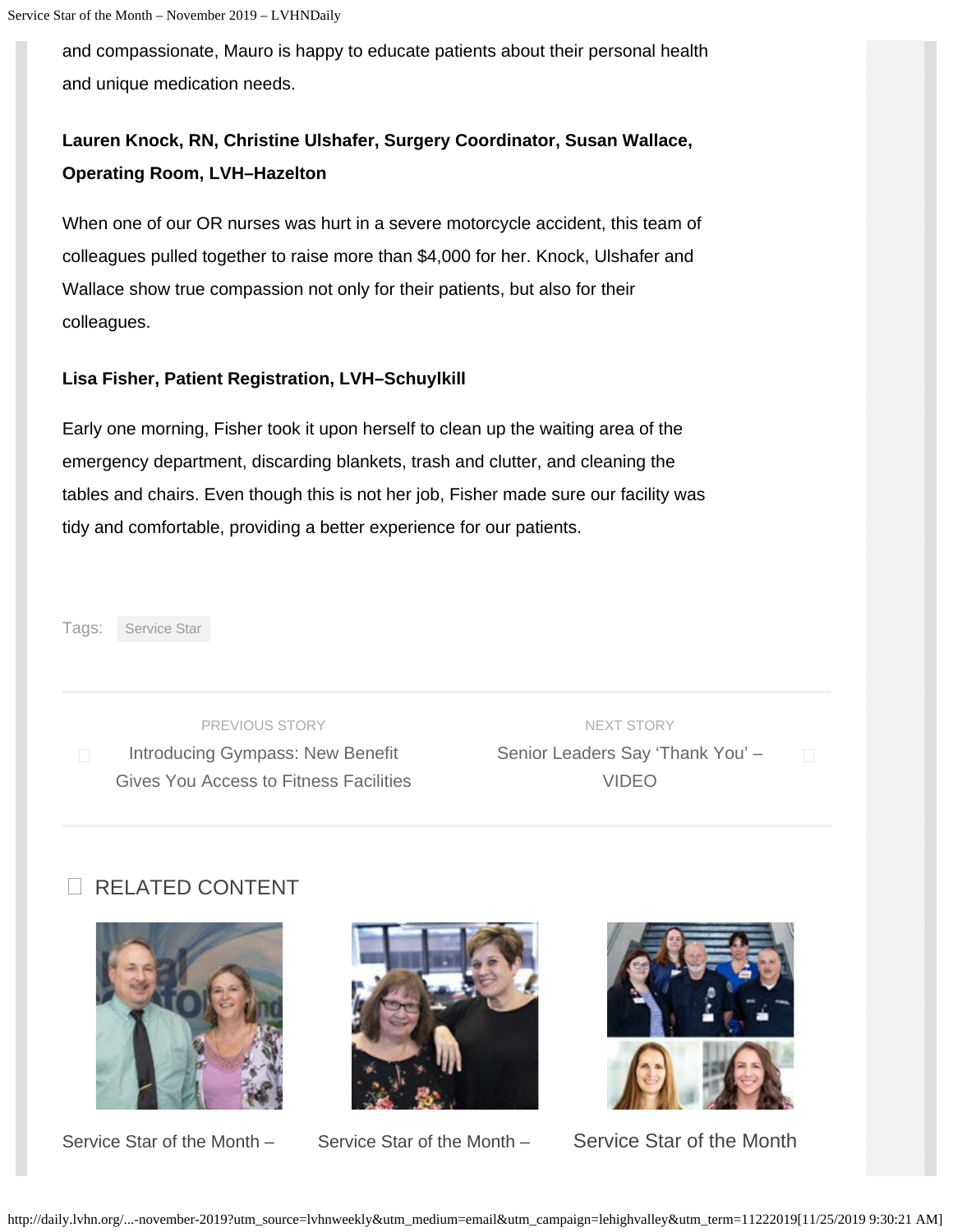# <span id="page-14-0"></span>Giving Partner Kate Booth: "We've Been Fortunate. We Feel We Should Help Other People."

by [Rick Martuscelli](http://daily.lvhn.org/author/rmartuscelli) · November 18, 2019

Kate Booth is a giving person. It's engrained in her personality and part of who she is. That's especially true in her association with LVHN.

Booth is a colleague in the Office of Philanthropy and serves as Major Gift Officer and Data Analytics Manager. She joined our health network three years ago and, with her husband, has been supporting LVHN programs and services ever



 $\Box$  [4](#page-14-0) □ Share

since. "We've been fortunate and we feel we should help other people," she says.

#### **Be a Giving Partner. Visit [give.LVHN.org/GivingPartner](https://give.lvhn.org/s/1787/network/interior.aspx?sid=1787&gid=1&pgid=685) to make a donation.**

When the Booths see a need in our health network or a service that strikes a chord, they provide support. They give to:

- **Cancer Patient Assistance Fund at LVH–** This fund provides financial support for non-medical expenses for people fighting cancer. "We recognized the need in that area LVHN serves and decided to support this new fund," Booth says.
- **Prager Assistance Fund.** This fund also provides support for non-medical expenses for patients with cancer. "Life goes on regardless of your medical condition, and bills continue to come in," Booth says.
- **Population Health General Fund.** "We give to this fund because it supports LVHN programs and services that impact vulnerable populations in our community," Booth says.
- **In-kind donations to Street Medicine Program.** This program, which provides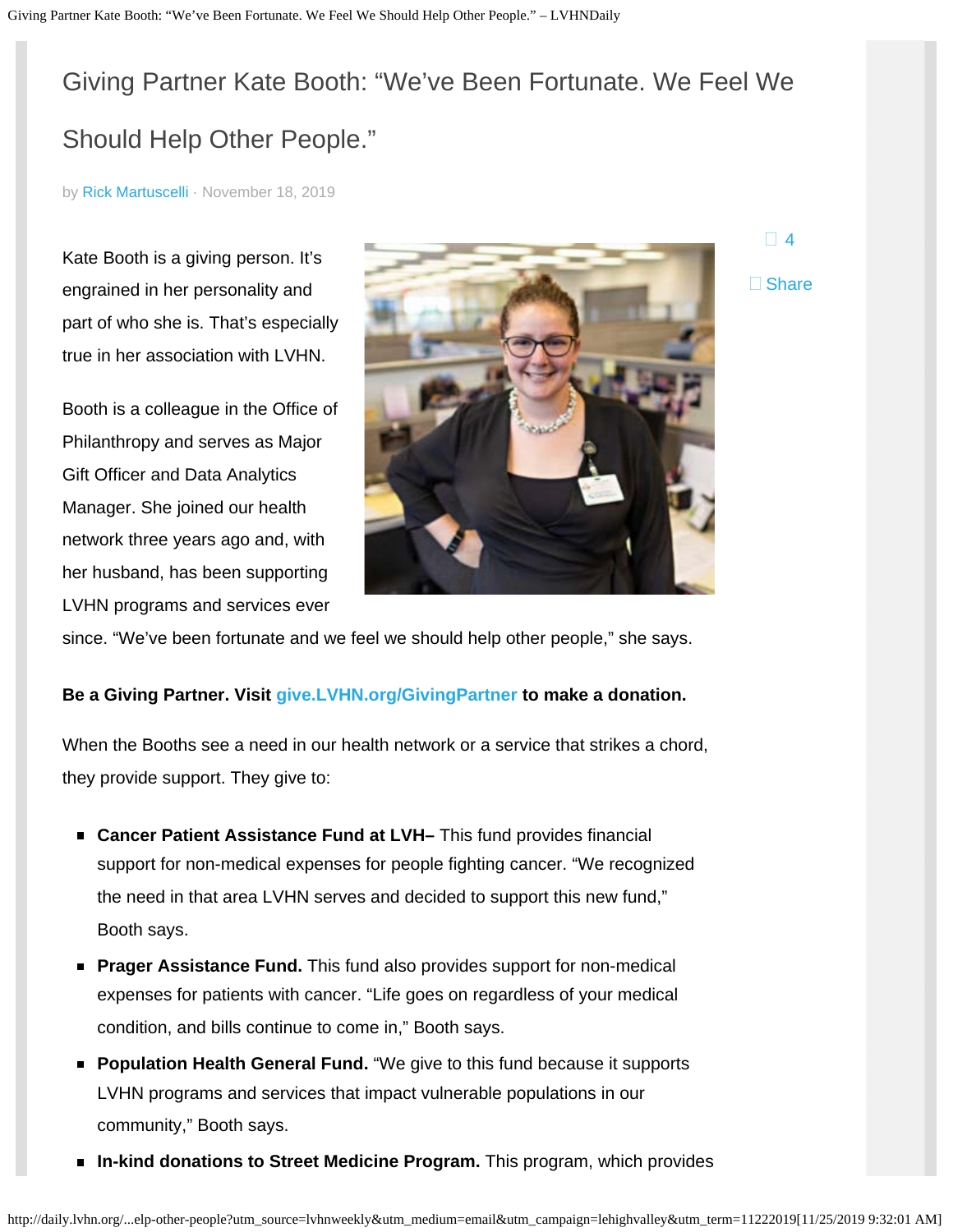health care to area homeless in camps, under bridges and in shelters, is completely supported by philanthropic gifts. "We give because in-kind gifts make this program a reality," she says.

#### **How to be a Giving Partner**

Like the Booths, you can choose the service, program or area you would like your gift to support. All donations, large and small, make a difference. Payroll deduction allows you to give over a longer period of time with little to no impact on your budget.

### **To make a donation using payroll deduction:**

- **Visit [give.LVHN.org/GivingPartner](https://give.lvhn.org/s/1787/network/interior.aspx?sid=1787&gid=1&pgid=685).**
- Download and complete the payroll deduction form. (Note: In the area of the form asking for the "Purpose" of your gift, you can designate the program or service you would like your gift to support, such as cancer, heart or children's care.)
- **Follow the instructions on the form to submit it.**

### **To make a one-time gift:**

- **[Visit LVHN.org/give.](https://securelb.imodules.com/s/1787/form/interior.aspx?sid=1787&gid=1&pgid=396&cid=1015)**
- $\blacksquare$  Enter the amount of your gift.
- Designate how you would like your gift to be used.
- Submit your personal information.

To speak with a colleagues from the Office of Philanthropy about how you would like to designate your gift, call 484-884-6385.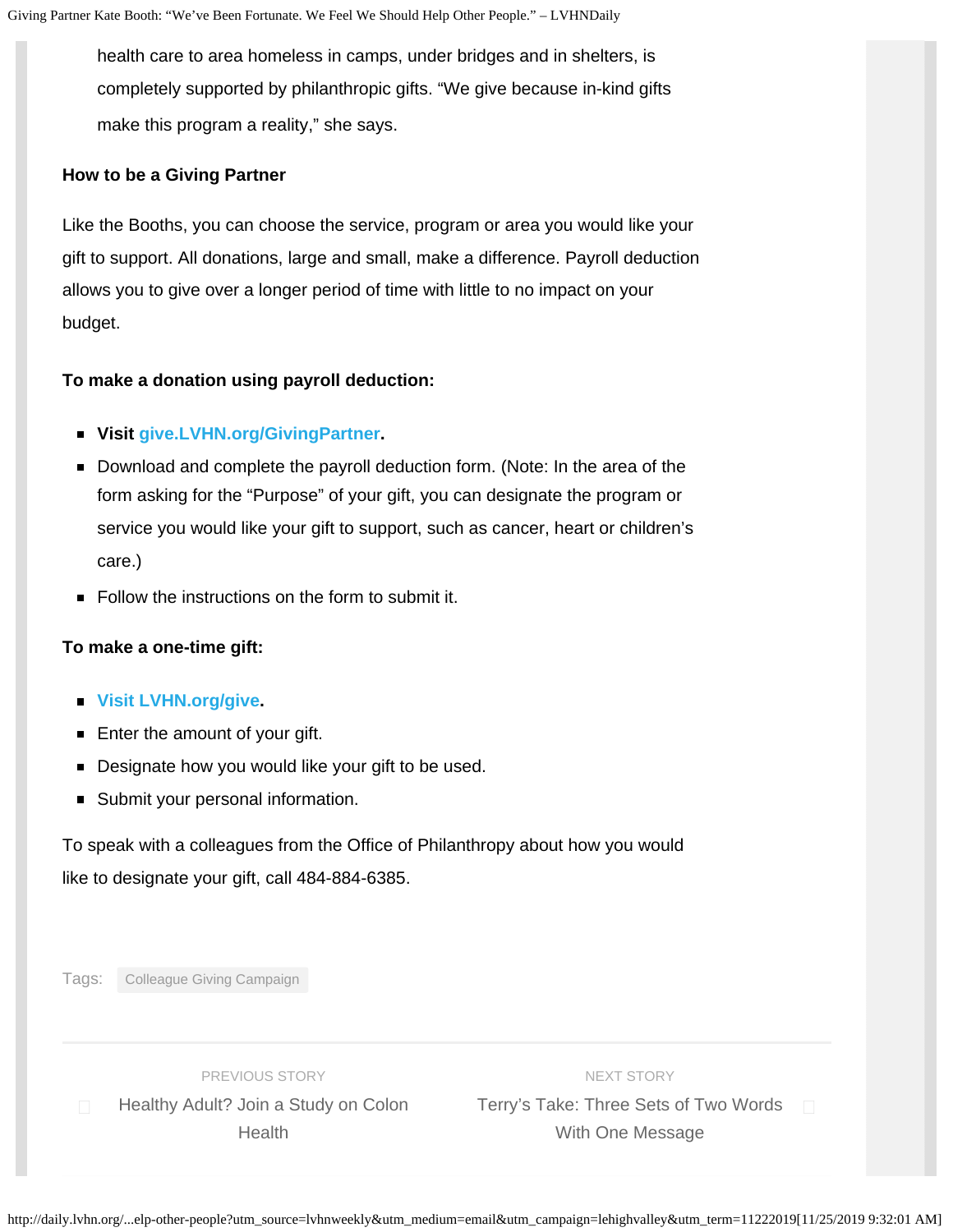# <span id="page-16-0"></span>Promoting Flu Awareness With Coffee – PHOTOS

#### by [Mike Peckman](http://daily.lvhn.org/author/mike-peckman) · November 21, 2019

"When the waitress said your hot coffee is on Lehigh Valley Hospital–Schuylkill today, it was such an uplift," said a customer at Pottsville's Dunkin Donuts about 6:15 a.m. on Wednesday. "It made me feel like LVHN is more than a place, but someone who is in the community, right alongside of us, doing life together."  $\Box$  [3](#page-16-0) □ Share

She wasn't the only one. "Wow, thanks," adds the man behind her. "They (LVHN) do a great job."





If you ever had the surprise of someone ahead of you in a drive-through line picking up the tab for your order, you can better understand how these people feel. LVH– Schuylkill did its part to "pay it forward," by treating people to free coffee and tea at several area coffee shops, while also educating recipients about the importance of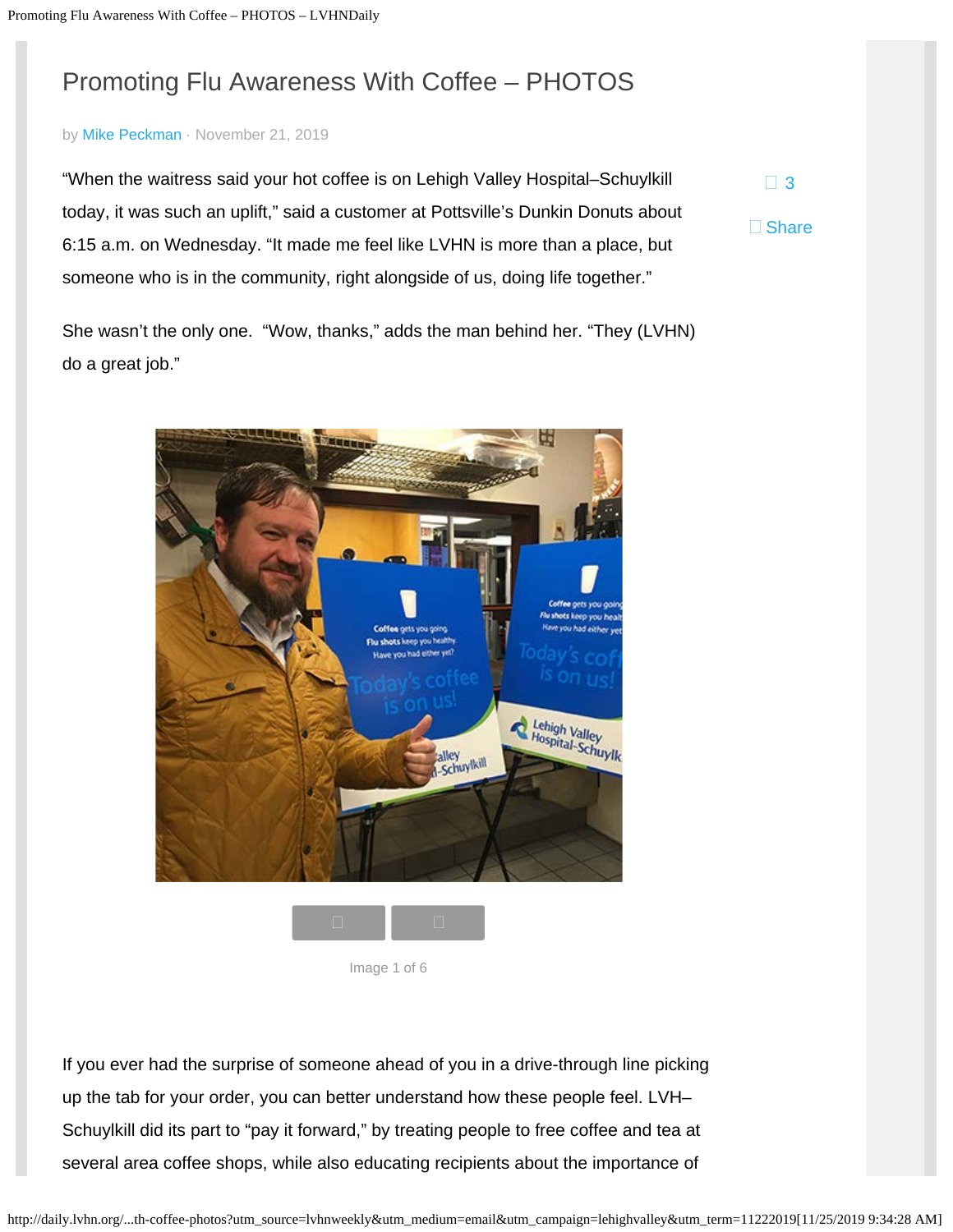flu shots and flu prevention.

"We wanted to do something catchy and perhaps a bit unusual to call attention to the importance of flu vaccination," says Bill Reppy, LVH–Schuylkill President. "This will serve as a novel way to get members of our community talking about getting their flu shots."

Dunkin Donuts and Pressed Coffee and Books, both in Pottsville, and Market Square Coffee House, Orwigsburg, were participating partners. Customers were treated to a large hot coffee, tea or iced coffee at each establishment during a set time period.

"One of the best things a person can do at this time of year is get the flu shot," says Larry Riddles, MD, Regional Chief Medical Officer for LVHN. "We hope this project motivates people to take action."

In addition to offering a complimentary beverage, LVH–Schuylkill also provided hand sanitizer and a flu shot tip card listing where local residents can get a flu shot and offering these **tips for flu prevention.**

- 1. Get the flu shot.
- 2. Avoid close contact with people who are sick.
- 3. Wash your hands often.
- 4. Keep hand sanitizer in your car, at your desk or whenever you aren't near soap and water.
- 5. Avoid touching your eyes, nose or mouth.
- 6. Cover your mouth and nose when coughing, or cough into the crook of your arm.
- 7. Keep the rest of your health in check that means get plenty of rest, eat a nutritious diet, drink plenty of fluids and exercise regularly.

### **Getting a flu shot also is easy. With LVHN you can:**

- Call 888-402-LVHN.
- Visit [LVHN.org/find-a-doctor.](https://www.lvhn.org/find-a-doctor)
- Log in to MyLVHN to schedule an appointment.
- Walk in to an ExpressCARE location near you. In Pottsville, visit LVHN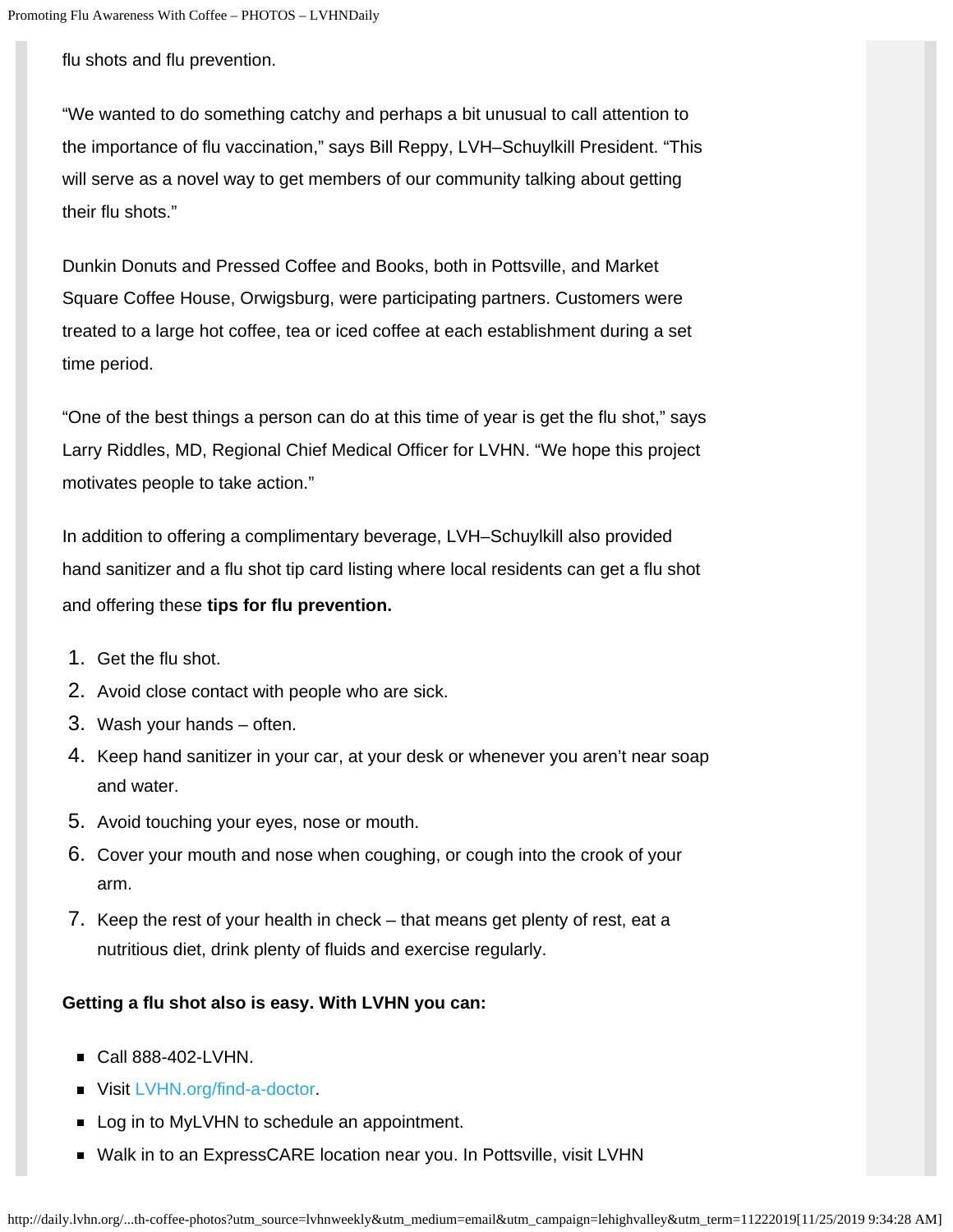#### ExpressCARE–Schuylkill Medical Plaza, open 8 a.m. to 8 p.m., year-round.

In addition to these access points, LVH–Schuylkill also encourages using your

primary care provider in our community for flu shots.

We thank our community partners for helping us to create a better awareness about flu and what we can all do to prevent it.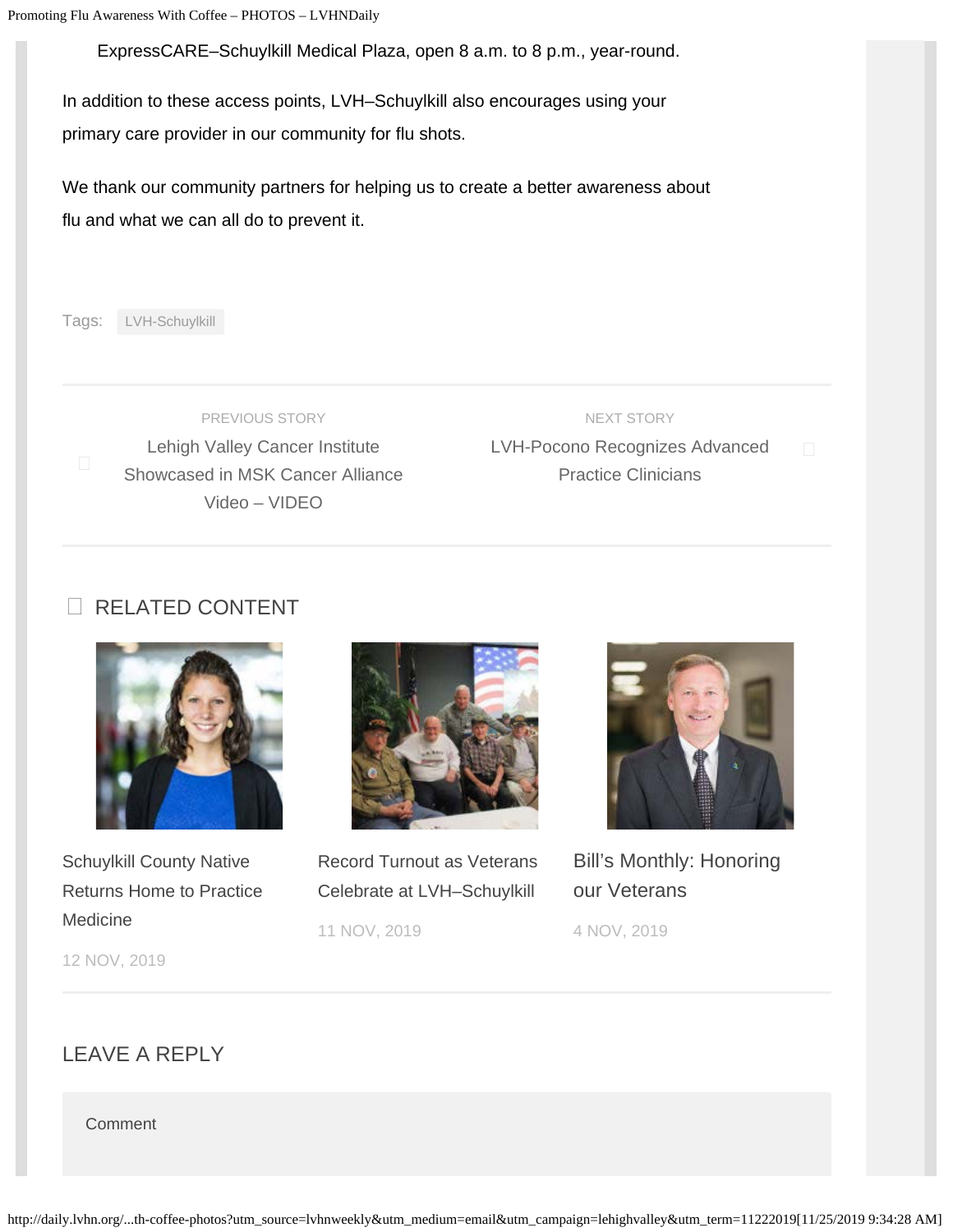<span id="page-19-0"></span>Lehigh Valley Cancer Institute Showcased in MSK Cancer Alliance

### Video – VIDEO

by [Jenn Fisher](http://daily.lvhn.org/author/jfisher) · November 21, 2019

Memorial Sloan Kettering (MSK) Cancer Alliance is an initiative of Memorial Sloan Kettering Cancer Center. The program aims to bring leading-edge cancer care to communities by collaborating with organizations that demonstrate a highlevel of expertise and commitment to



Memorial Sloan Kettering **Cancer Alliance MEMBER** 

 $\Box$  [1](#page-19-0)

□ Share

outstanding cancer care. Lehigh Valley Cancer Institute was invited to join MSK Cancer Alliance in August 2015 and has been a formal member since March 2016. The ultimate beneficiaries of this collaborative model are patients, who receive the best in cancer care practices, access to new treatments and opportunities to participate in pioneering clinical trials.

### **Vision on video**

A new video has been produced by MSK about the goals and vision of the MSK Cancer Alliance and what it means to patients. Lehigh Valley Cancer Institute patients and providers are prominently featured, including [Suresh Nair, MD,](https://www.lvhn.org/doctors/suresh-nair) Physician-in-Chief, Lehigh Valley Cancer Institute.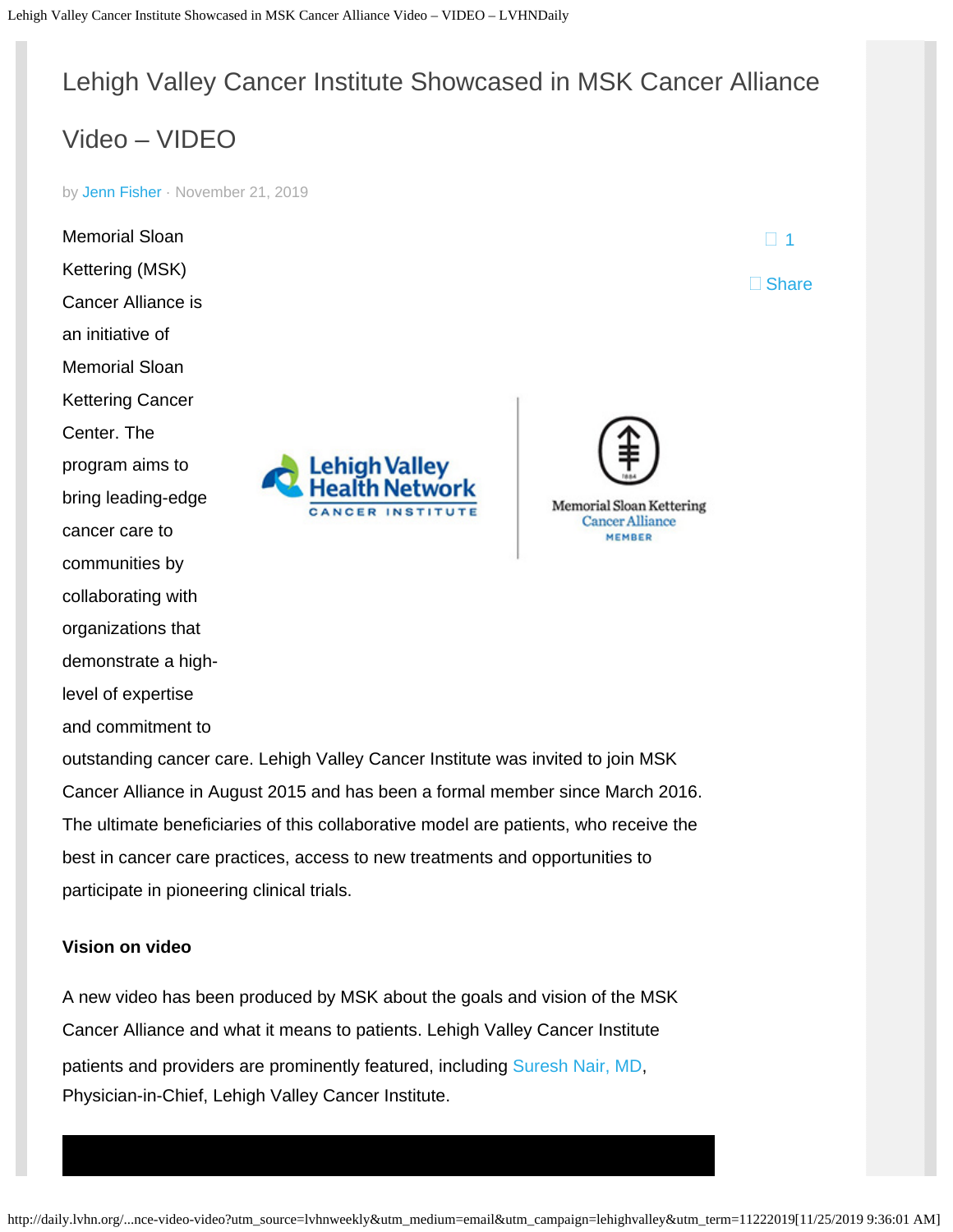

You can learn more about [Lehigh Valley Cancer Institute's](https://www.lvhn.org/institutes/lehigh-valley-cancer-institute) membership in MSK

Cancer Alliance by visiting [LVHN.org/MSK](https://www.lvhn.org/memorial-sloan-kettering-msk-cancer-alliance).